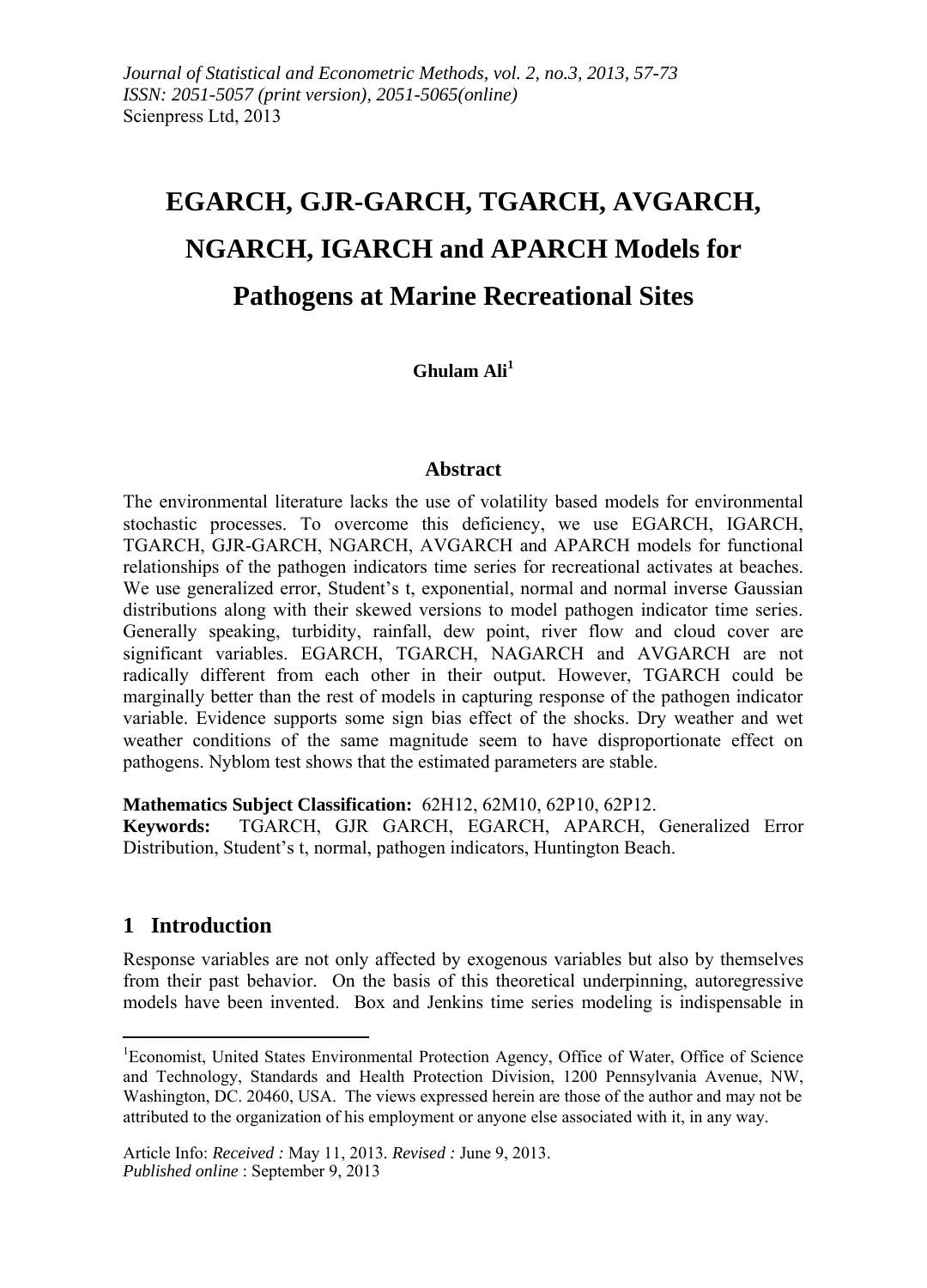analyzing stochastic processes. Autoregressive and moving average models are used frequently by many disciplines. In environmental science, they have been rarely, if ever, used in reference to the autoregressive variance and the mean of the distribution. What are even rarer in use are the various forms of the specification of the error terms in the estimation of the autoregressive models. Typically, normal distribution is used for the error terms of the stochastic equation; it is a mainstay of the environmental econometrics. The autoregressive framework is used in macroeconomics, such as for money supply, interest rate, price, inflation, exchange rates and gross domestic product. The autoregressive heteroscedastic modeling framework is used in financial economics, such as asset pricing, portfolio selection, option pricing, and hedging and risk management. There are a number of studies in the financial literature about modeling the return on stocks. Usually, in the financial market, upward movements in stock prices are followed by lower volatilities, while negative movements of the same magnitude are followed by much higher volatilities. Engle [1] developed the time varying variance model. Bollerslev [2] extended the model to include the ARMA structure. Since then, a number of studies have adopted the autoregressive conditional heteroscedastic (ARCH) or a generalized autoregressive conditional heteroscedastic (GARCH) framework to explain volatility of the stock market. Bad and good news both seem to increase the volatility of the stock market. Large changes follow the large changes and smaller changes follow the small changes in the stock market. Negative shocks have a much larger effect on stock pricing than positive shocks of the same magnitude. The negative shock has a long lasting impact,

causing the stock market to take a long time to recover to the pre-shock level, after only a few days crash. This shows that symmetric distribution or normal distribution is not always a realistic assumption.

Exponential distribution was used by Nelson [3] for the U.S. stock market returns. Hsieh [4], Theodossiou [5] and Koutmos and Theodossiou [6] used it for foreign exchange rates. Akgirary et al [7] applied it for the distribution of prices of precious metal. This shows that the assumption of normal distribution has been relaxed in modeling the effect of volatility. Gallant, Hsieh and Tauchen [8] adopted the non-normal distribution for the financial analysis. Jun Yu [9] and Siourounis [10] also preferred the non-normal distribution. McMillan, Speight and Ap Gwilyn [11] had symmetric and asymmetric densities for the United Kingdom stock market. Fernandez and Steel [12] used the skewed Student's t distribution. Lambert and Laureen [13] used it in the GARCH framework. Bollerslev [14] and Baillie and Bollerslev [15] used the Student's t distribution to model the foreign exchange rate. Harris, Kucukozmen and Yilmaz [16] used the skewed generalized Student's t distribution to capture stylized facts (skewness and leverage effects) of daily returns. Ding, Granger and Engle [17] use the asymmetric power autoregressive conditional heteroscedastic (APARCH) model using Standard and Poor's data.

Negative correlation between the shocks and the return is a salient feature of the stock market. The sign and the magnitude of the shocks have asymmetric effects on returns. Therefore, Glosten, Jagannathan and Runkle (GJR) [18] introduced GARCH with differing effects of negative and positive shocks taking into account the leverage phenomenon. Due to asymmetric effects, skewed distributions are used in modeling stock returns. The above mentioned very brief review shows that financial market analysis has been extended to incorporate various distributions. Fat-tail distributions are used to represent the stylized facts of the stock market. Alberg, Shalit and Yosef [19] showed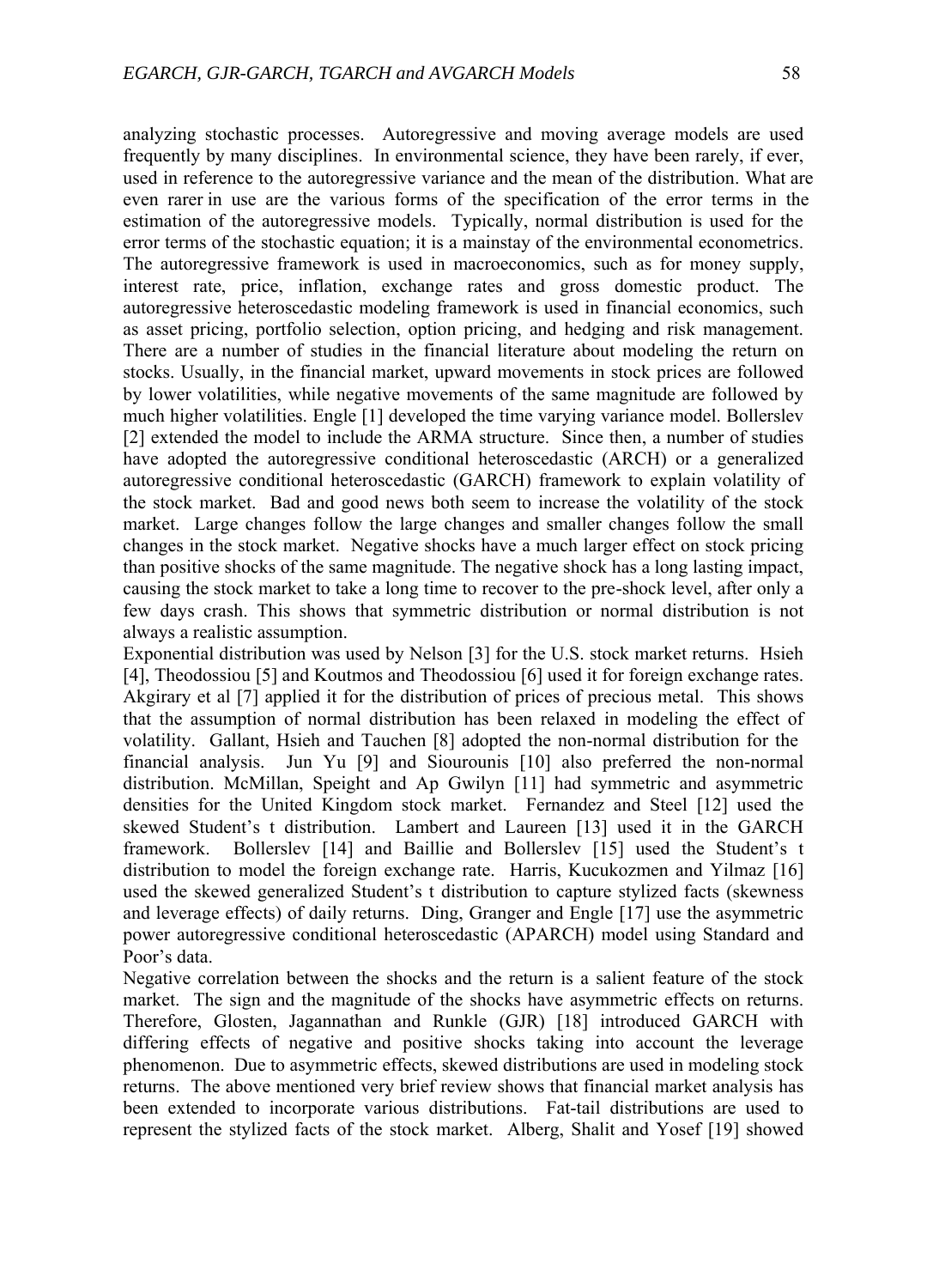that the GARCH models with fat-tail distributions are relatively better suited for analyzing returns on stocks.

Fecal indicator bacteria (FIB) density can fluctuate rapidly. Dry weather and wet weather of the same magnitudes may have disproportionate or unequal effects on pathogen indicators. External shocks can dramatically influence the indicator bacteria. Therefore, models that focus on volatility might be useful for these time series. Ali [20] pioneered the use of ARCH and GARCH models for issuing beach advisories for pathogen indicators, in the environmental literature. However, he used the symmetric ARCH and GARCH models. In this article, we relax the symmetry assumption. We use the asymmetric and fat tail distributions because they have an advantage in representing the volatile time series (Alberg, Shalit and Yosef [19]). In addition, the models such as EGARCH, GJR GARCH, AVGARCH, TGARCH and APARCH (asymmetric power autoregressive conditional heteroscedastic models), despite their application for time series, have not been used in the environmental literature. As a result, this study includes them, bridging the gap in the literature. Generalized Error Distribution for GARCH modeling has not been used at all by any study in the environmental literature. Neither have Student-t, exponential or negative inverse Gaussian been used for modeling pathogen indicators with ARCH and GARCH models. This study fills this vacuum in the environmental literature. It incorporates the skewed versions of the distributions, such as the skewed normal and skewed Student's in modeling the pathogen indicator time series. In sum, we will use the most commonly used models in the financial literature. As was pointed out earlier, we consider EGARCH of Nelson [3], TGARCH of Zakoian [21], APARCH of Ding, Engle and Granger [17], GJR-GARCH of Glosten, Jagannathan and Runkle [18], AVGARCH of Taylor [22] and NGARCH of Higgins and Bera [23] for modeling the pathogen indicators. We will use the various distributions to estimate these models, which might make this study rather unique in the environmental literature. The rest of the article is structured as follows. The models are presented in section 2,

while the data and site description are given in section 3. Section 4 discusses output of the models and section 5 presents the conclusions.

# **2 Models**

The autoregressive model with exogenous variable is expressed as:

$$
y_t = \phi(L)y_t + x_t \vec{\beta} + \varepsilon_t. \tag{1}
$$

with y and x dependent and exogenous variables respectively, and  $\varepsilon$  for the error term.

## **2.1 IGARCH**

GARCH models apply both an autoregressive and moving average structure to the variance,  $\sigma^2$ . The integrated GARCH (IGARCH) is specified as

$$
\varepsilon_{t} = \sigma_{t} z_{t}; \ \sigma^{2} = \omega + \sum_{i=1}^{p} \alpha_{i} \varepsilon_{t-i}^{2} + \sum_{j=1}^{q} \beta_{j} \ \sigma^{2}{}_{t-j}.
$$
 (2)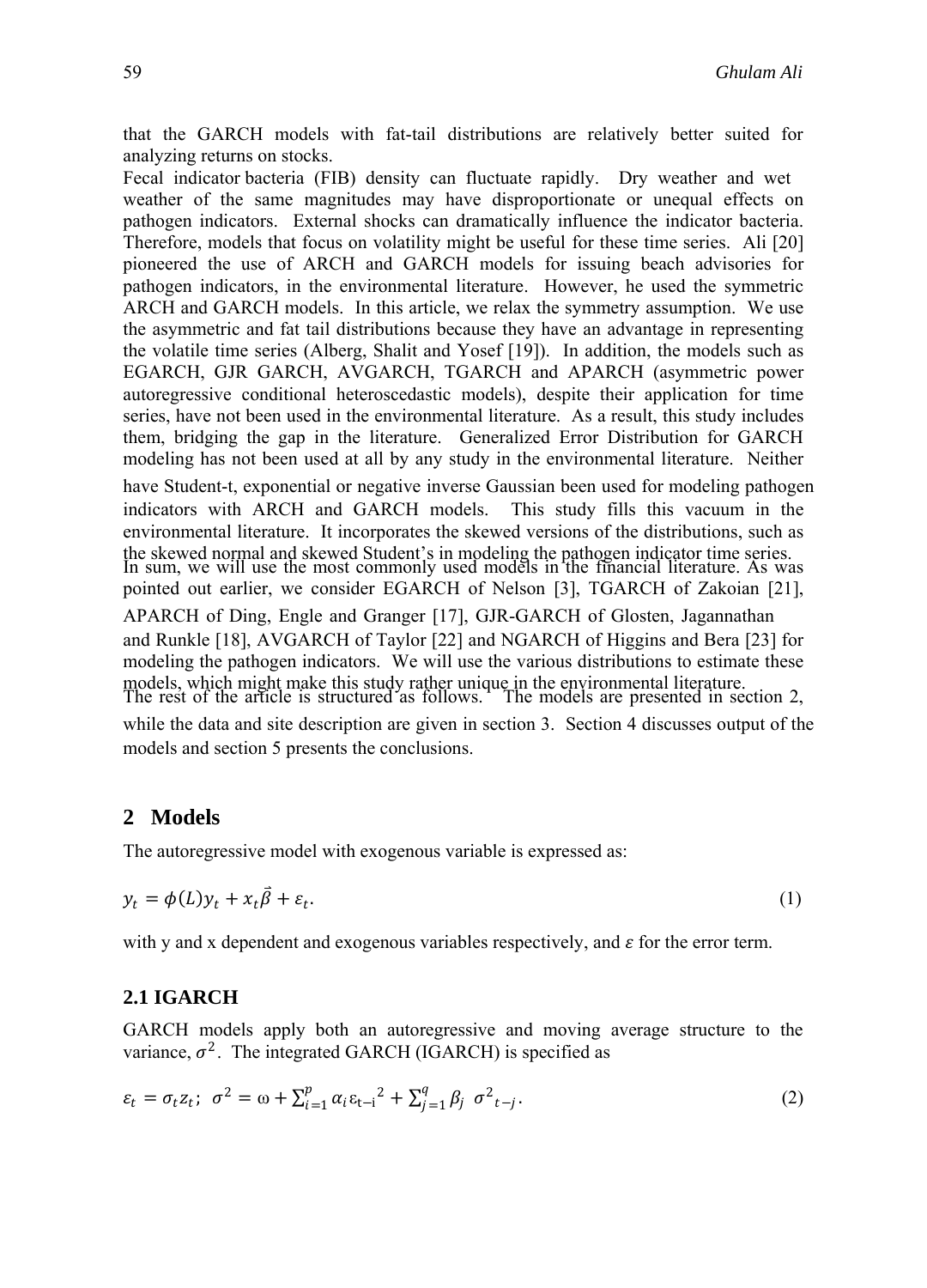The sum of coefficients is restricted to 1. The exogenous variable can be easily reflected in the various specifications of GARCH models just by addition of  $x_t \overline{\beta}$ .

#### **2.2 EGARCH**

The exponential GARCH (EGARCH) may generally be specified as

$$
\varepsilon_t = \sigma_t z_t; \ \ln \sigma^2 = \omega + \sum_{i=1}^p \alpha_i \varepsilon_{t-i}^2 + \sum_{j=1}^q \beta_j \ \ln \sigma^2_{t-j}.
$$

This model differs from the GARCH variance structure because of the log of the variance. The following specification also has been used in the financial literature (Dhamija and Bhalla [24]).

$$
\varepsilon_t = \sigma_t z_t; \ \ln \sigma^2 = \omega + \alpha_i \varepsilon_{t-i}^2 + \sum_{j=1}^q \lambda_j \ln(\sigma^2_{t-j}) + \sum_{i=1}^p \gamma_i \left( \frac{|\varepsilon_{t-i}|}{\sigma_{t-i}} - \sqrt{\frac{2}{\pi}} \right). \tag{4}
$$

# **2.3 AVGARCH**

An asymmetric GARCH (AGARCH) is simply

$$
\varepsilon_t = \sigma_t z_t; \ \sigma^2 = \omega + \sum_{i=1}^p \alpha_i |\varepsilon_{t-i} - b|^2 + \sum_{j=1}^q \beta_j \ \sigma^2_{t-j}.
$$
 (5)

The absolute value generalized autoregressive conditional heteroscedastic (AVGARCH) model is specified as

$$
\varepsilon_t = \sigma_t z_t; \ \sigma^2 = \omega + \sum_{i=1}^p \alpha_i (|\varepsilon_{t-i} + b| - c(\varepsilon_{t-i} + b))^2 + \sum_{j=1}^q \beta_j \ \sigma^2_{t-j}.
$$
 (6)

## **2.4 GJR GARCH**

The GJR GARCH model is represented by the expression

$$
\zeta_{t}^{2} = \omega + \sum_{i=1}^{p} \alpha_{i} \varepsilon_{t}^{2} + \sum_{j=1}^{q} \beta_{j} \sigma^{2}{}_{t-j} + \sum_{i=1}^{p} \gamma_{i} I_{t-i} \varepsilon^{2}{}_{t-i}.
$$
\nwhere:  
\n
$$
I_{t-i} = \begin{cases} 1 & \text{if } \varepsilon_{t-i} < 0 \\ 0 & \text{if } \varepsilon_{t-i} \geq 0. \end{cases}
$$
\n(7)

## **2.5 TGARCH**

The threshold GARCH (TGARCH) is similar to the GJR model, different only because of the standard deviation, instead of the variance, in the specification

$$
\zeta_{t}^{2} = \omega + \sum_{i=1}^{p} \alpha_{i} (|\varepsilon_{t-i}| - \gamma_{i} \varepsilon_{t-i}) + \sum_{j=1}^{q} \beta_{j} \zeta_{t-j}.
$$
\n(8)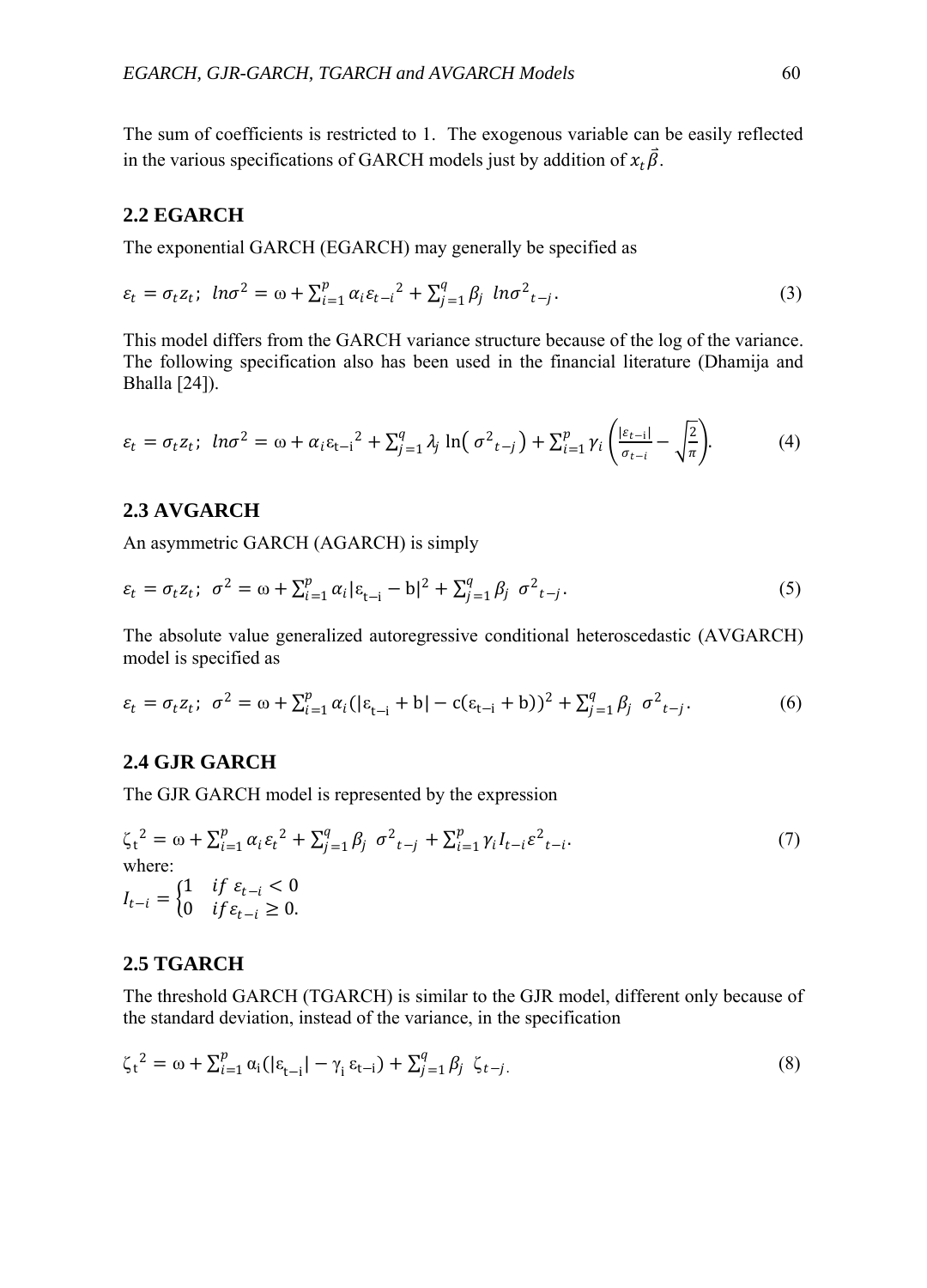## **2.6 GARCH-M**

The GARCH in mean (GARCH-M) incorporates the effect of the volatility of the series on the mean. The model is usually represented by the expression

$$
x_t = \mu + k\sigma_t + \varepsilon_t; \quad \varepsilon_t = \sigma_t z_t, \text{ and } \sigma^2 = \omega + \sum_{i=1}^p \alpha_i \varepsilon^2 + \sum_{j=1}^q \beta_j \sigma^2_{t-j}.
$$
 (9)

#### **2.7 APARCH**

APARCH represents a general class of models that include both ARCH and GARCH models. The Omnibus structure of this model is

$$
\varepsilon_t = z_t \sigma_t; \ \sigma^2 = \omega + \sum_{i=1}^p \alpha_i (|\varepsilon_{t-i}| - \gamma_i \varepsilon_{t-i})^\delta + \sum_{j=1}^q \beta_j \ \sigma^\delta_{t-j}.
$$
 (10)

Some of the models can be derived or estimated from this model. For example,

- TS-GARCH of Taylor and Stuart when  $\delta = 1$  and  $\gamma_i = 0$ ,
- GJR-GARCH when  $\delta = 2$ ,
- T-ARCH of Zakoian when  $\delta = 1$ ,
- Log ARCH when  $\delta = 0$ ,
- N-ARCH of Higgins and Bera when  $\delta = 0$  and  $\beta_i = 0$ .

#### **3 Site Description**

Huntington Beach is located in Ohio, United States. It is a relatively scenic beach on Lake Erie. It is located at latitude 41, 49111 and longitude -81.93472 near the city of Bay Village. It is a public beach situated in an urban setting. Wastewater is discharged east of the beach, into Lake Erie from the Rocky River treatment plant. Stormwater runoff from the beach parking lot is directly discharged by two outfalls in the vicinity of the beach. Sources of FIB are not very well differentiated for the Huntington Beach.

#### **3.1 Data**

A number of meteorological and environmental variable time series are available for this

beach. These variables include bacterial densities of fecal indicators, wind speed, air temperature, atmospheric pressure, dew point, turbidity, Cuyahoga River flow, Rocky River flow, cloud cover, time of travel of flow and relevant area draining in the vicinity of the beach. However, this study will not consider all of the variables because some of them such as time of travel and acreage along with the Rocky River flow were not found to have any explanatory power by an earlier study (Ali [20]). Atmospheric pressure may not be all that relevant for the FIB densities, hence is not considered in this study. For modeling FIB densities, scientific explanation or scientific rationale of some of the variables is presented by Boehm et al [25]. FIB time series spans from 2006 to 2008, with 225 daily observations of swimming seasons to estimate the models.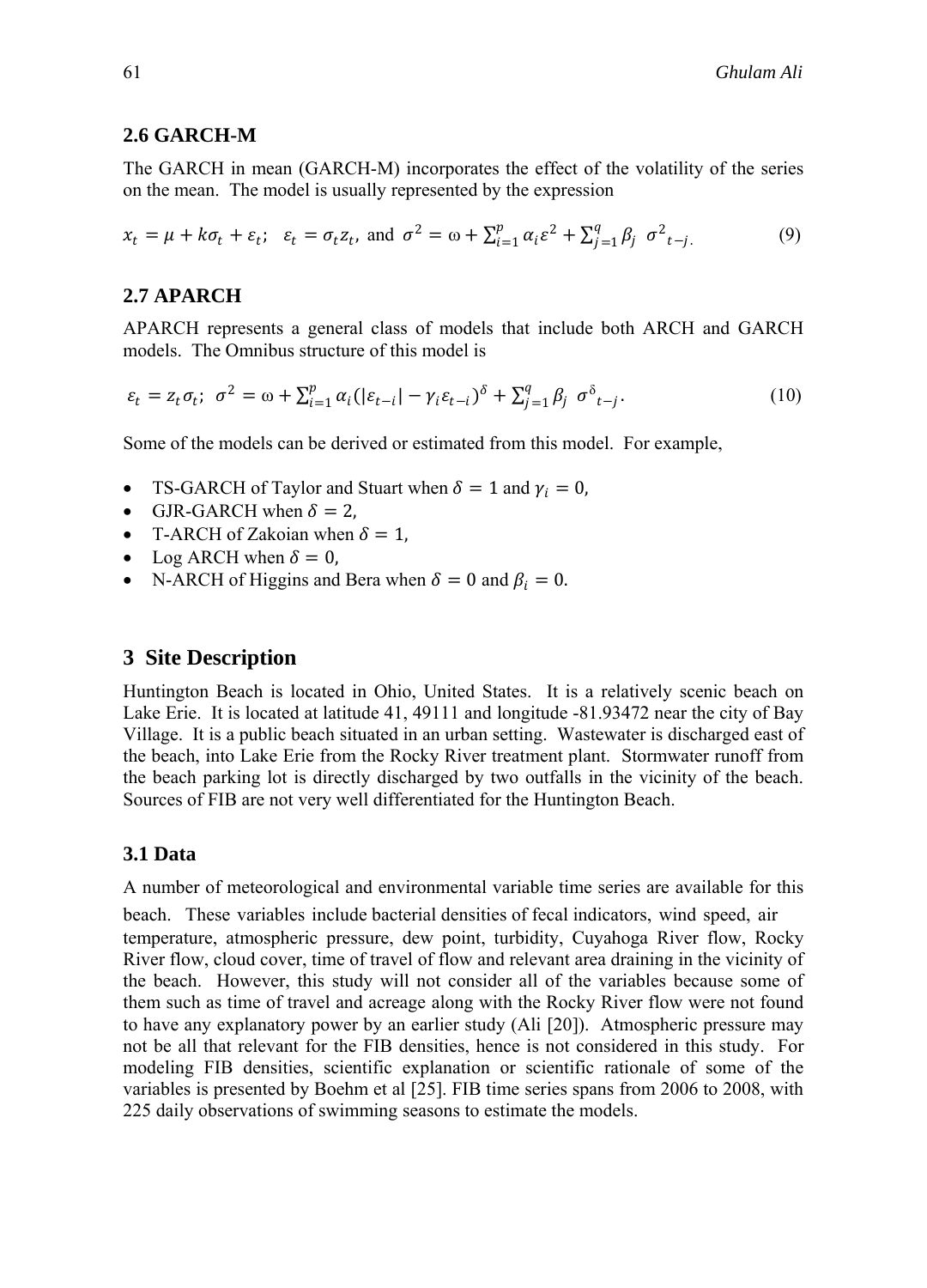# **4 Discussion of the Model Outpu**t

Various distributions such as Generalized Error, Student's t, normal, exponential and normal inverse Gaussian distribution are used for estimation of GARCH/ARCH models in this paper. We use skew normal, skew Student and skew Generalized Error distributions. Generalized Error and Student and their skewed versions have additional shape parameters, which are changed in the estimation of models. Thus, it allows estimation of the various versions of the same model. Although we are using various distributions, we will present results of the best fit only, ignoring the rest. For estimation, we use the R software (see Klien [26], Ghalanos [27] and Wurtz, Chalabi and Luksan [28].

## **4.1 TGARCH**

For the TGARCH specification, a Generalized Error Distribution with skew parameter is assumed. The variables turbidity, rainfall, wind speed, temperature, dew point, and Cuyahoga River flow are included in the model estimation. The coefficients of turbidity, rainfall, temperature, dew point and Cuyahoga river flow are significant, because p-value falls below the critical value. The probability of the null hypothesis of the wind speed exceeds the threshold p-value (0.05). This shows that the coefficient of wind speed is statistically no different from zero. Similarly, alpha, the parameter in the variance equation, is no different from zero. However, the coefficient representing the skewness turns out to be significant.

We dropped wind speed from the equation. The coefficients of turbidity, rainfall, temperature, dew point and the river flow all remain significant. In addition, constant reversed from insignificant to significant in value. We do not find the wind speed

to be relevant to the pathogen series. Therefore, we retain these variables in other models. Very interestingly, the variance equation is significant. Not only alpha but also beta is significant. Similarly, the coefficient for mean is significant. Moreover, the skew parameter of the distribution is significant. A skewed distribution seems to fit the data nicely. The output of the model is presented in Table 1.

#### **4.2 Sign Bias Tests**

Engle and Ng [29] proposed negative sign test, positive sign bias test, and joint bias test for volatility of the process. The negative shock is supposed to increase the volatility, while the positive shock is supposed to reduce the volatility. The test involves the autoregressive specification estimation of the time series as

$$
y_t = \omega + \phi(1)y_t + u_t. \tag{11}
$$

The residuals from the estimation are used for the least square equation:

$$
u_t^2 = c_0 + c_1 s^-_t + c_2 s^-_{t-1} u_{t-1} + c_3 s^+_{t-1} u_{t-1} + v_t.
$$
  
\n
$$
\begin{cases}\ns^{-1}t = 1 & \text{if sign } u_t = -1 \\
s^{-1}t = 0 & \text{if sign } u_t = +1\n\end{cases}
$$
 and  $s^+_{t} = 1 - s^-_{t}.$  (12)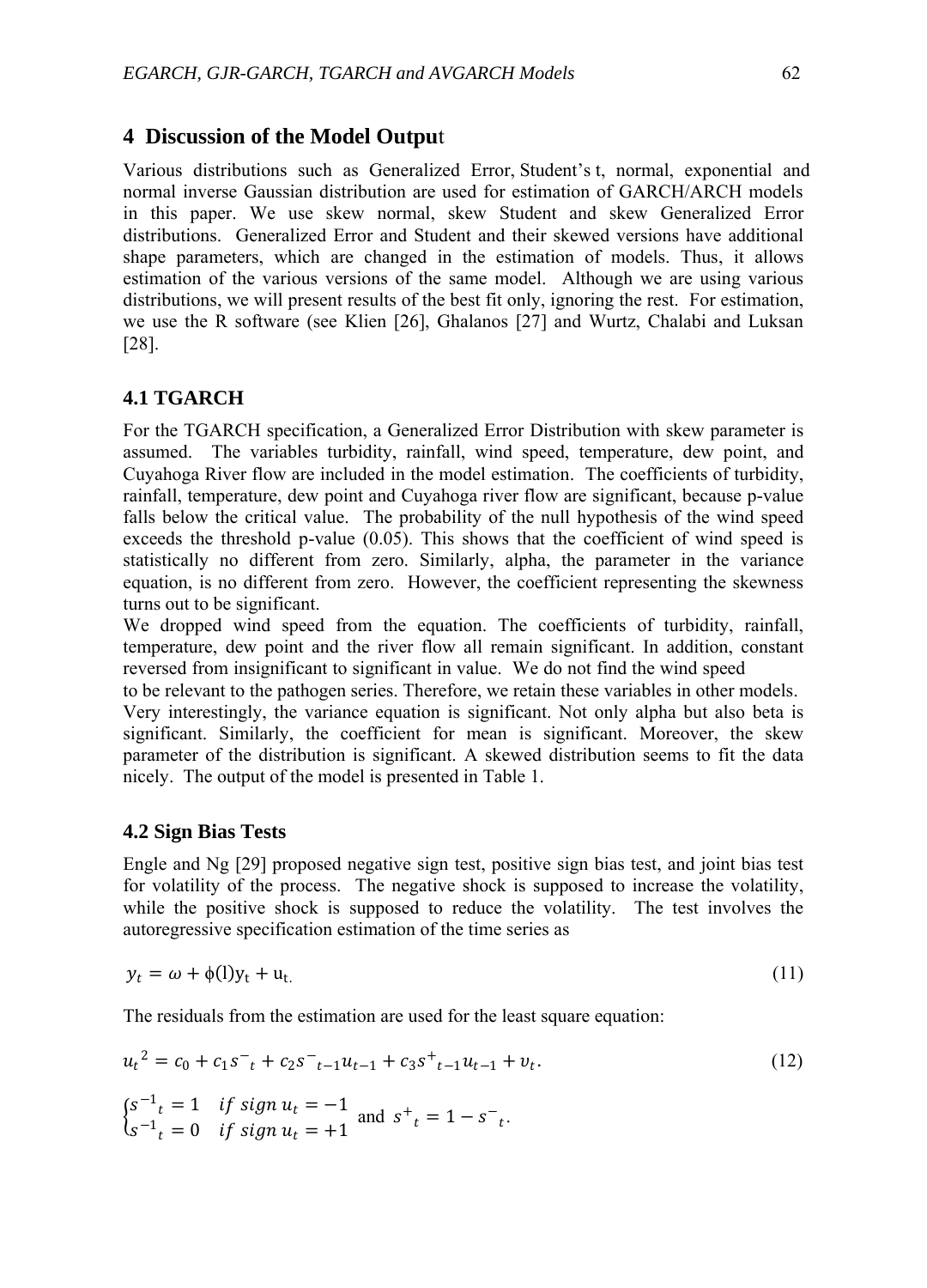The coefficent  $c_i$  ( $i = 1, 2, 3$ ) is distributed asymmetrically with Student-t. If the coefficient  $c_i$  is significant, this means that the positive or negative error terms (external shocks), affect the variance differently to predict the response variable. On the other hand, if the coefficient turns out to be insignificant, it means no bias due to the sign of the disturbances.

The sign bias hypothesis is rejected at the 5 percent significance level, but it is accepted at the 10 percent significance level, because the p-value is 0.09. The test statistic fails to reject the nullity of the negative sign and the joint effect hypothesis. Likewise, positive sign bias is rejected at the 5 percent significance value, but it too is accepted at the 10 percent significance level. This shows that the sign bias test and the positive sign test yield similar results, providing some evidence of the bias. This may suggest that the models that do not take into account bias, may not be able to represent the FIB time series adequately. This could be deemed an important discovery of this analytical framework.

The no-sign bias test failed to reject the no-sign bias effect. The null is not rejected because p-value is 0.10. Similarly, the positive sign bias tests indicate that the coefficient is no different from zero. P-value fails to reject the null of no bias. No negative sign-bias null is rejected at the 10 percent, but supported at the 5 percent significance level. The critical value, 0.056, is almost at the border of the rejection limit. This may show that there is a negative sign bias. On the other hand, the test fails to reject the no-joint-effect null hypothesis, implying no combined effect of the sign and magnitude; p-value (0.17) supports nullity of the hypothesis.

## **4.3 Nyblom Test**

To test the stability or constancy of the parameters we use the Nyblom test. This test assesses the variance of the errors in the parameter. If the parameter is a constant (i.e., no errors), then variance of the error term is zero. If it is not a constant (related to the past values of the parameter) then the error term has variance. The test statistic is based on this logic. In the testing of stability, the test statistic generally does not fall in the rejection region. In our hypothesis testing, the stability of the parameters is generally not rejected. So our estimated parameters are stable (do not shift over time).

## **4.4 TGARCH**

To compare with the above model, an alternative specification is used for FIB data. This model consists of turbidity, rainfall, dew point, river flow, and cloud cover as the exogenous variables. The distribution is the same as above. The model output shows that the coefficients of all the variables are significant. P-values are very low, rejecting the null hypotheses. All the exogenous variables are positively related to the FIB density.

In the variance equation, not only alpha but also beta is significant. Similarly, parameter of shape is significant. The joint biased test indicates significance at the 8 percent, not at the 5 percent critical p-value. The test statistic for negative sign bias test fails to reject the no bias effect of the negative shocks because p-value is 0.35. Similarly, no joint effect hypothesis is not rejected in the joint testing (p-value (0.28)). Moreover, the test fails to reject the no positive sign hypothesis at 5 percent threshold level. However, at the 10 percent level the hypothesis is rejected. P-value is 0.099, which is insignificantly lower than the 10 percent limit. No bias is found at the 5 percent significance level. If the bound is extended to 10 percent, then the bias parameter reverses in significance.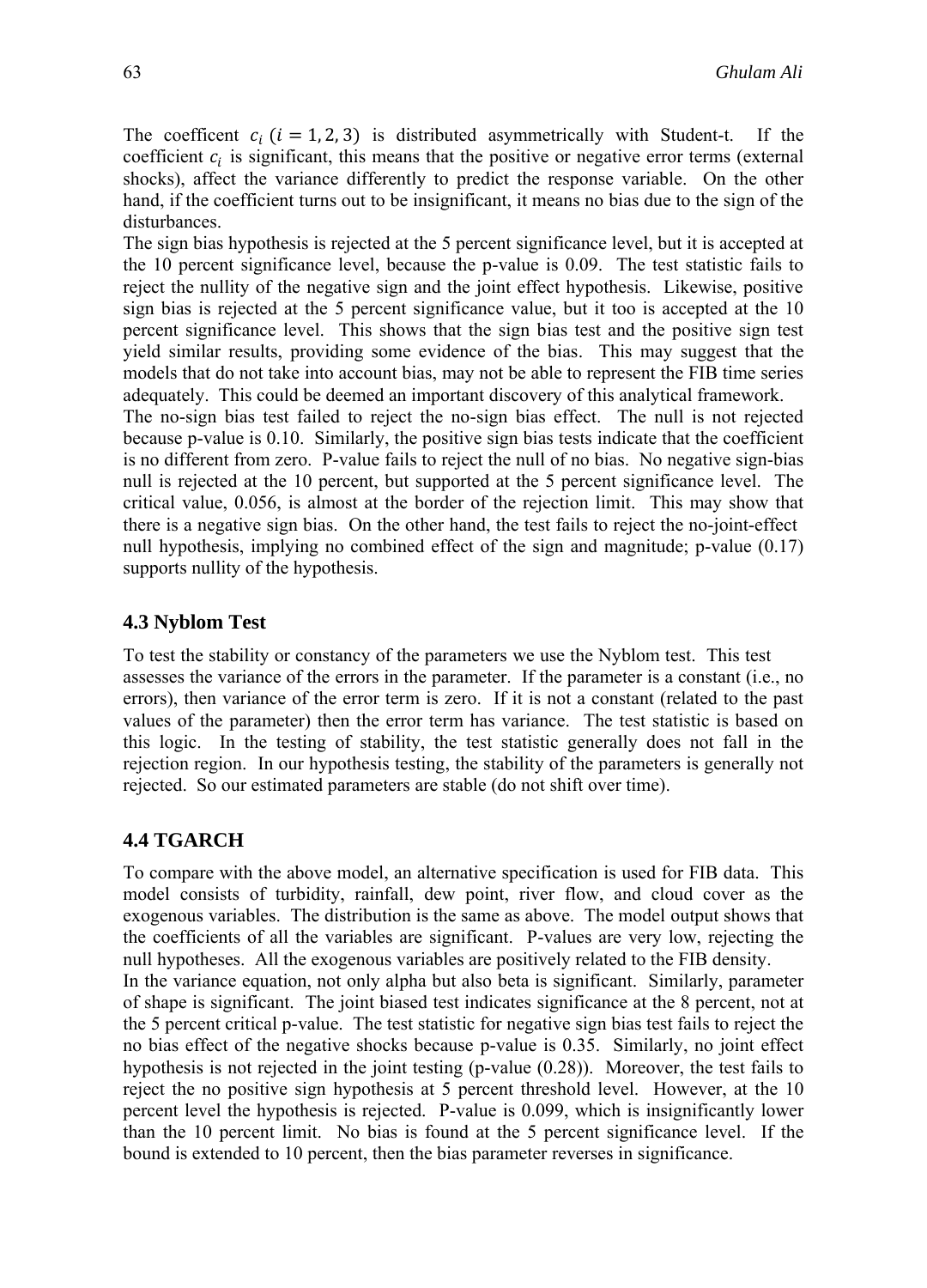|                           |             |                             | Table 1. I GARCH WHII GED WHII Shape Parameter |          |            |
|---------------------------|-------------|-----------------------------|------------------------------------------------|----------|------------|
| Variables                 | Coefficient | Std. Error                  | t-ratio                                        | p-value  | Nyblom     |
|                           |             |                             |                                                |          | test       |
|                           |             |                             |                                                |          | statistics |
| mu                        | $-5.035$    | 0.081                       | $-62.509$                                      | 0.000    | 0.082      |
| inmean                    | 1.093       | 0.204                       | 5.354                                          | 0.000    | 0.081      |
| $m$ xreg $1$              | 0.954       | 0.0569                      | 16.768                                         | 0.000    | 0.085      |
| $m$ <sub>x</sub> $reg2$   | 0.065       | 0.011                       | 5.874                                          | 0.000    | 0.075      |
| mxreg3                    | 2.779       | 0.046                       | 60.445                                         | 0.000    | 0.079      |
| mxreg4                    | 0.179       | 0.044                       | 4.056                                          | 0.000    | 0.094      |
| mxreg5                    | 0.202       | 0.053                       | 3.847                                          | 0.000    | 0.186      |
| omega                     | 0.003       | NA                          | NA                                             | NA       | NA         |
| alpha                     | 0.062       | 0.0256                      | 2.421                                          | 0.015    | 0.244      |
| beta                      | 0.928       | 0.019                       | 48.132                                         | 0.000    | 0.158      |
| shape                     | 1.608       | 0.259                       | 6.213                                          | 0.000    | 0.088      |
|                           |             | <b>Information Criteria</b> |                                                |          |            |
| Akaike                    | 1.150       | <b>Bayes</b>                | 1.317                                          | Shibata  | 1.146      |
| Hannan-Quinn              | 1.218       |                             | Log Likelihood                                 |          | $-118.388$ |
| Sign Bias Test            |             | t-value                     |                                                | Prob sig |            |
| Sign Bias                 |             | 1.7062                      |                                                | 0.089    |            |
| <b>Negative Sign Bias</b> |             | 0.9443                      |                                                | 0.346    |            |
| Positive Sign Bias        |             | 1.6581                      |                                                | 0.099    |            |
| Joint Effect              |             | 3.8079                      |                                                | 0.283    |            |

Table 1: TGARCH with GED with Shape Parameter

Dependent variable is log10 *E. coli*; mxreg1... mxreg5 indicate exogenous variables, turbidity, 24- hour rainfall, dew point, Cuyahoga River flow and cloud cover, respectively, in the log10 form. Also note, Nyblom critical value is 2.96 at 5 percent.

# **4.5 GJR-GARCH**

This GJR-GARCH differs from the above TGARCH version because it includes the skewed Generalized Error Distribution. TGARCH did not include the shape parameter. However, the results of the model are no different from the above TGARCH model in terms of number of significant exogenous variables. Moreover, not only alpha and beta, but also skew and shape parameters are significant at the 5 percent critical value.

Sign bias, negative sign bias, and joint effect of the sign and scale are no different from zero. Moreover, the test statistic fails to reject the positive sign bias null of no effect at the 5 percent significance level. If we relax the threshold bound from the 5 percent to 10 percent probability, then the parameter reflecting the positive sign bias is significant because the p-value is 0.065.

The skewed version of the model seems to fit the data very well. The model output is presented in the Table 2.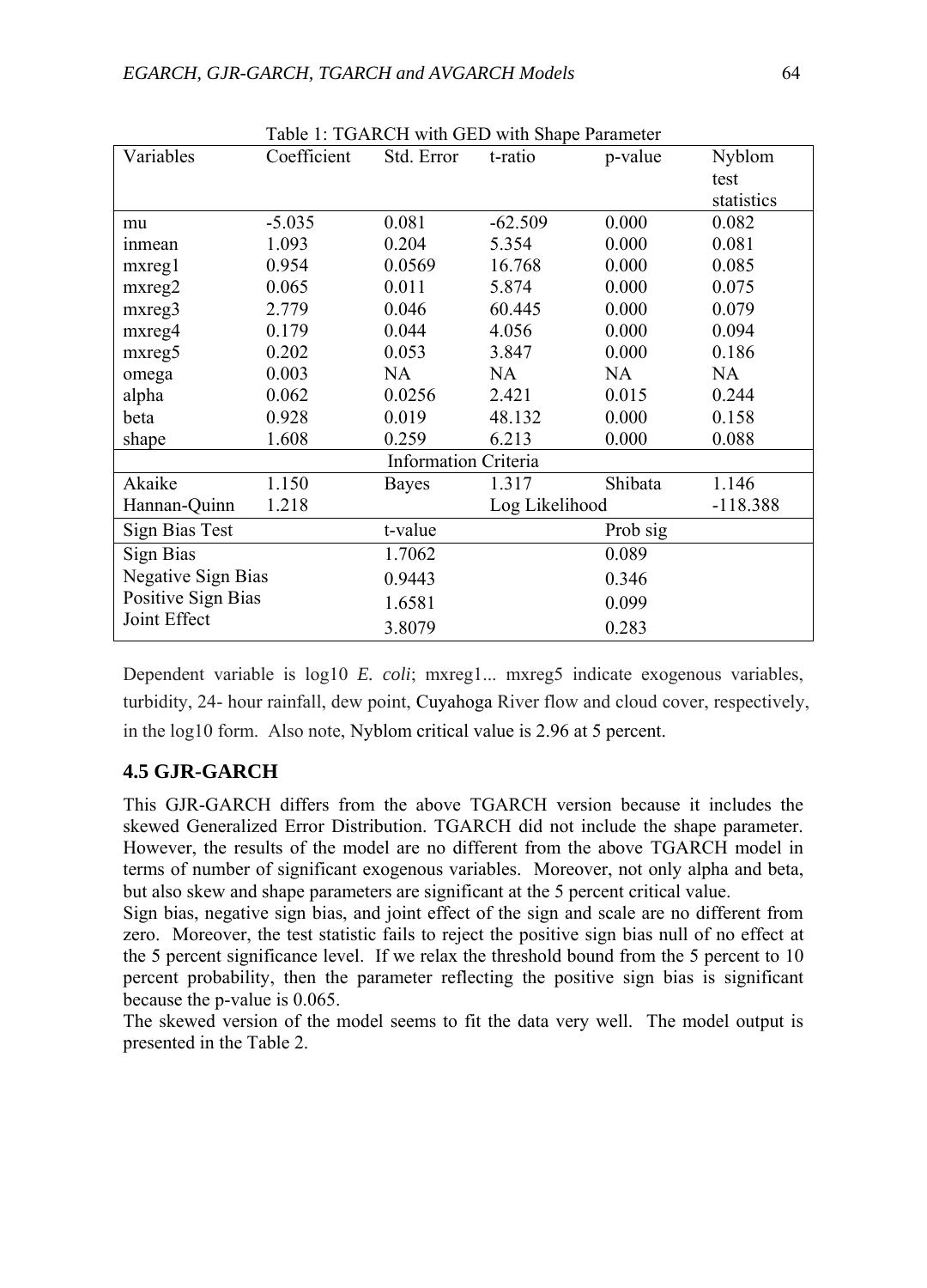| Variables                 | Estimate | Std. Error   | t value                     | $Pr(>\vert t \vert)$ | Nyblom           |
|---------------------------|----------|--------------|-----------------------------|----------------------|------------------|
|                           |          |              |                             |                      | <b>Statistic</b> |
| mu                        | $-5.211$ | 0.062        | $-84.655$                   | 0.000                | 0.038            |
| inmean                    | 1.559    | 0.218        | 7.157                       | 0.000                | 0.040            |
| $m$ xreg $1$              | 0.974    | 0.051        | 18.951                      | 0.000                | 0.036            |
| mxreg2                    | 0.070    | 0.010        | 6.983                       | 0.000                | 0.038            |
| mxreg4                    | 0.139    | 0.025        | 5.563                       | 0.000                | 0.037            |
| mxreg5                    | 0.159    | 0.046        | 3.479                       | 0.001                | 0.033            |
| omega                     | 0.0004   | NA           | NA                          | <b>NA</b>            | NA               |
| alpha                     | 0.016    | 0.006        | 2.857                       | 0.004                | 0.034            |
| gamma11                   | 1.000    | 0.354        | 2.827                       | 0.000                | 0.034            |
| beta                      | 0.967    | 0.006        | 152.500                     | 0.000                | 0.034            |
| skew                      | 1.042    | 0.114        | 9.110                       | 0.000                | 0.147            |
| shape                     | 1.691    | 0.201        | 8.420                       | 0.000                | 0.111            |
|                           |          |              | <b>Information Criteria</b> |                      |                  |
| Akaike                    | 1.118    | <b>Bayes</b> | 1.315                       | Shibata              | 1.112            |
| Hannan-Quinn              | 1.198    |              | Log Likelihood              |                      | $-112.768$       |
| Sign Bias Test            |          | t-value      |                             | Prob sig             |                  |
| Sign Bias                 |          | 1.571        |                             | 0.118                |                  |
| <b>Negative Sign Bias</b> |          | 0.739        |                             | 0.461                |                  |
| Positive Sign Bias        |          | 1.854        |                             | 0.065                |                  |
| Joint Effect              |          | 4.0143       |                             | 0.260                |                  |

Table 2: GJR-GARCH with Skewed GED with Shape Parameter

Dependent variable is log10 *E. coli*; mxreg1... mxreg5 indicate exogenous variables, turbidity, 24- hour rainfall, dew point, Cuyahoga River flow and cloud cover, respectively, in the log10 form. Also note, Nyblom critical value is 2.96 at 5 percent.

# **4.6 EGARCH (Skewed normal distribution)**

For comparison to the TGARCH and GJR-GARCH above models, a radically different specification is used for the FIB density data. Instead of the Generalized Error Distribution, asymmetric normal distribution is used. The same variables which are used in other models are used for this specification also. Had we used the different set then the comparison would have been difficult. Turbidity, rainfall, dew point, and cloud cover are significant variables. Surprisingly, however, river flow (mxreg4) is an insignificant variable. Similarly, in the variance equation alpha is no different from zero. The model output is presented in Table 3.

The test does not support the negative sign hypothesis at the 5 percent significant level. Similarly, joint effect is not supported at this level of significance. It is interesting that not only the sign-bias null of no effect but also the negative sign null of no negative sign effect are both rejected at 10 percent significant level. However the testing fails to reject the nullity at 5 percent significance level. P-value is 0.06 for sign bias and 0.088 for negative sign bias. This seems to underscore the bias effect.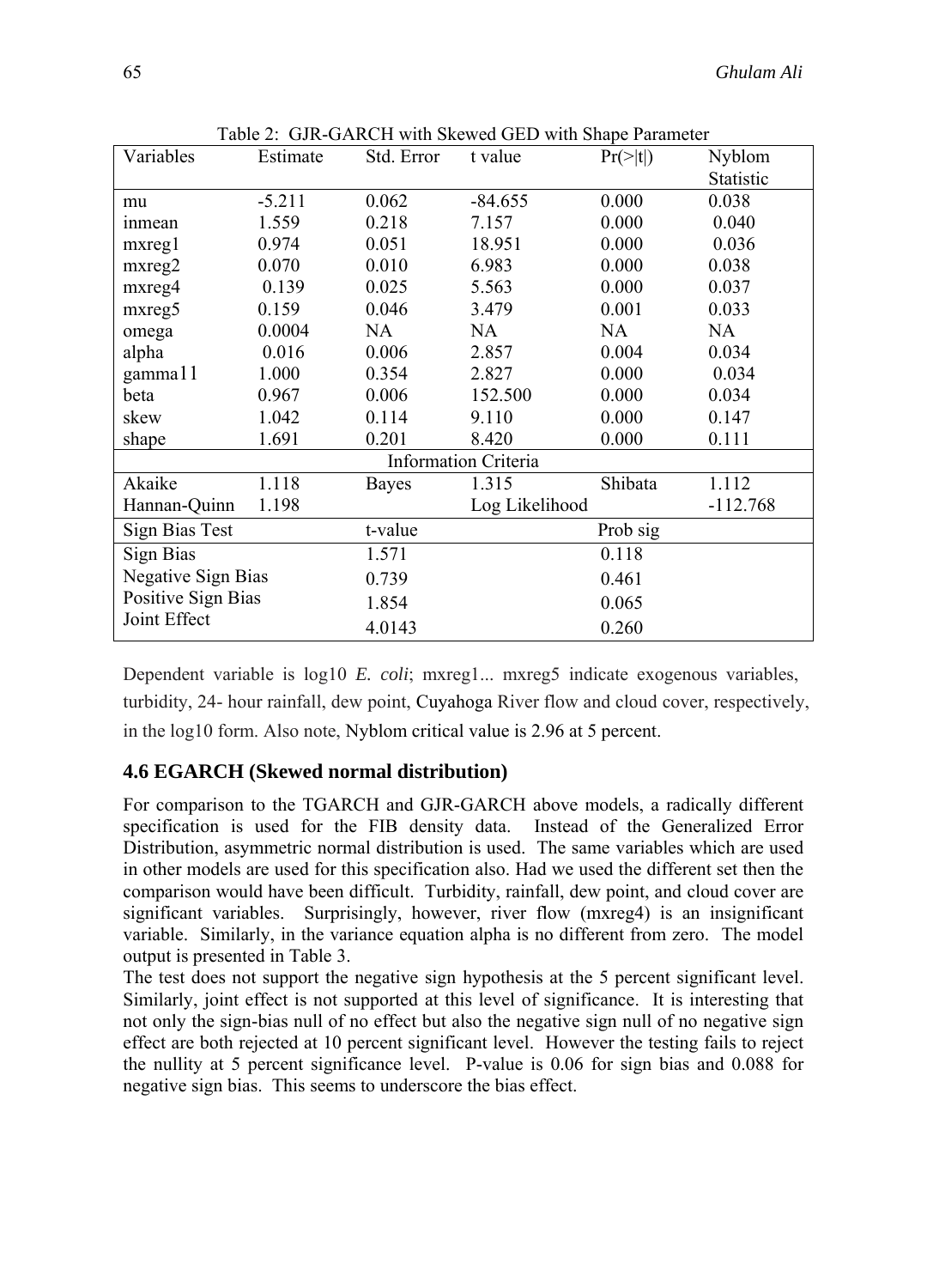| Table 3: EGARCH with Skewed Normal Distribution |             |                             |          |                |            |
|-------------------------------------------------|-------------|-----------------------------|----------|----------------|------------|
| Variables                                       | Coefficient | Std. Error                  | t-ratio  | p-value        | Nyblom     |
|                                                 |             |                             |          |                | Statistic  |
| mu                                              | $-4.848$    | 0.864                       | $-5.608$ | 0.000          | 0.054      |
| <i>inmean</i>                                   | 1.593       | 0.356                       | 4.479    | 0.000          | 0.059      |
| $m$ xreg $1$                                    | 0.914       | 0.073                       | 12.538   | 0.000          | 0.058      |
| $m$ xreg $2$                                    | 0.069       | 0.012                       | 5.708    | 0.000          | 0.051      |
| mxreg3                                          | 2.639       | 0.471                       | 5.601    | 0.000          | 0.052      |
| mxreg4                                          | 0.151       | 0.086                       | 1.766    | 0.077          | 0.052      |
| mxreg5                                          | 0.193       | 0.057                       | 3.352    | 0.001          | 0.096      |
| omega                                           | 0.002       | NA                          | NA       | NA.            | NA         |
| alpha                                           | 0.039       | 0.021                       | 1.843    | 0.065          | 0.229      |
| beta                                            | 0.955       | 0.017                       | 55.821   | 0.000          | 0.152      |
| skew                                            | 1.060       | 0.108                       | 9.814    | 0.000          | 0.191      |
|                                                 |             | <b>Information Criteria</b> |          |                |            |
| Akaike                                          | 1.149       | <b>Bayes</b>                | 1.316    | Shibata        | 1.145      |
| Hannan-Quinn                                    | 1.217       |                             |          | Log Likelihood | $-118.281$ |
| <b>Sign Bias Test</b>                           |             | t-value                     |          | Prob sig       |            |
| Sign Bias                                       |             | 1.889                       | 0.060    |                |            |
| <b>Negative Sign Bias</b>                       |             | 1.233                       | 0.219    |                |            |
| Positive Sign Bias                              |             | 1.720                       | 0.087    |                |            |
| Joint Effect                                    |             | 4.625                       |          | 0.201          |            |

Dependent variable is log10 *E. coli*; mxreg1... mxreg5 indicate exogenous variables, turbidity, 24- hour rainfall, dew point, Cuyahoga River flow and cloud cover, respectively, in the log10 form. Also note, Nyblom critical value is 2.96 at 5 percent.

# **4.7 EGARCH (normal distribution)**

In the model specification, the skewed normal is replaced with a normal distribution making it a regular symmetric GARCH model. The result of the model estimation differs from the EGARCH with the skewed normal distribution. In contrast, all the exogenous variables are significant.

The results of the variance equation are also different. Like the skewed EGARCH alpha, EGARCH alpha is also insignificant. Surprisingly, the sign bias test fails to reject the null hypotheses. So this model does not show any sign bias. The model output is presented in Table 4.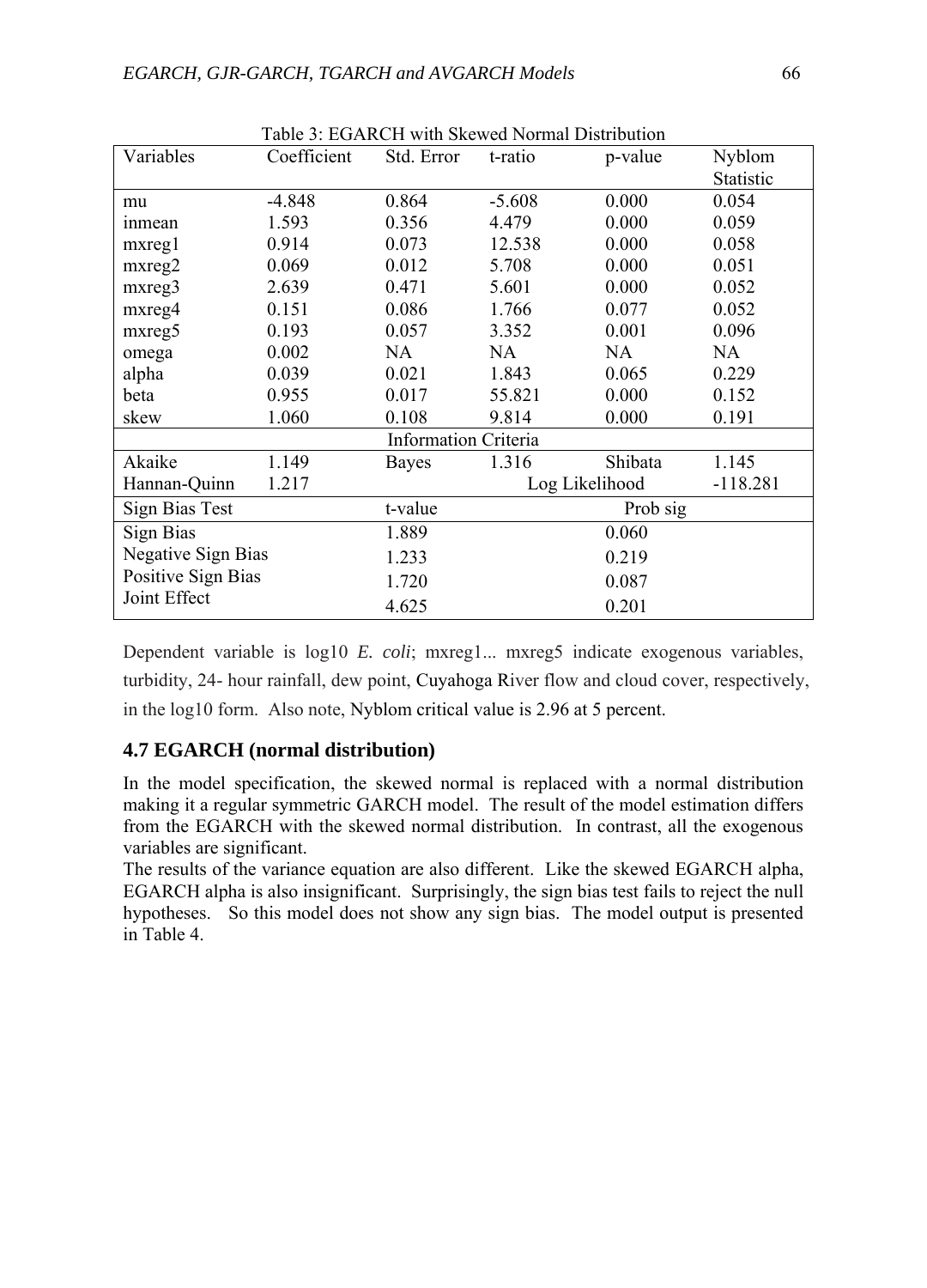| Variables                 | Coefficient | Std. Error                  | t-ratio        | p-value | Nyblom           |
|---------------------------|-------------|-----------------------------|----------------|---------|------------------|
|                           |             |                             |                |         | <b>Statistic</b> |
| mu                        | $-4.749$    | 0.863                       | $-5.506$       | 0.000   | 0.069            |
| <i>inmean</i>             | 1.103       | 0.259                       | 4.264          | 0.000   | 0.065            |
| mxregl                    | 0.916       | 0.072                       | 12.662         | 0.000   | 0.078            |
| $m$ <sub>x</sub> $reg2$   | 0.068       | 0.012                       | 5.726          | 0.000   | 0.069            |
| mxreg3                    | 2.668       | 0.475                       | 5.622          | 0.000   | 0.066            |
| mxreg4                    | 0.168       | 0.086                       | 1.964          | 0.050   | 0.079            |
| mxreg5                    | 0.193       | 0.058                       | 3.339          | 0.001   | 0.152            |
| omega                     | 0.002       | NA                          | NA.            | NA.     | <b>NA</b>        |
| alpha                     | 0.054       | 0.033                       | 1.648          | 0.099   | 0.286            |
|                           |             | <b>Information Criteria</b> |                |         |                  |
| Akaike                    | 1.1495      | <b>Bayes</b>                | 1.301          | Shibata | 1.146            |
| Hannan-Quinn              | 1.211       |                             | Log Likelihood |         | $-119.322$       |
| Sign Bias Test            |             | t-value                     | Prob sig       |         |                  |
| Sign Bias                 |             | 1.529                       | 0.128          |         |                  |
| <b>Negative Sign Bias</b> |             | 0.943                       | 0.347          |         |                  |
| Positive Sign Bias        |             | 1.555                       | 0.121          |         |                  |
| Joint Effect              |             | 3.351                       |                | 0.341   |                  |

Table 4: EGARCH With Normal Distribution

Dependent variable is log10 *E. coli*; mxreg1... mxreg5 indicate exogenous variables, turbidity, 24- hour rainfall, dew point, Cuyahoga River flow and cloud cover, respectively, in the log10 form. Also note, Nyblom critical value is 2.96 at 5 percent.

# **4.8 IGARCH (normal)**

For comparison with other models, normal distribution, which is usually used in the literature, is used in the IGARCH model. The symmetry assumption is substituted for the asymmetry assumption for modeling the time series. The symmetric GARCH model consists of the same variables which are used in the above model. All the exogenous variables are found to be significant at the 5 percent significant level. P-values are very very small as was the case in other models. Beta of the variance specification is significant. However, alpha of variance turns out to be no different from zero at 5 percent significance.

Surprisingly, the test statistics for sign bias, negative sign, positive sign and joint effect fail to reject the null hypotheses. The p-value reaches 0.13 for the sign bias coefficient, 0.35 for negative sign, 0.12 for the positive sign bias and 0.34 for the joint effect coefficient. This is in contrast to some of the asymmetric models. We do not present this output to save space.

# **4.9 TGARCH (normal)**

An alternative to the TGARCH with the Generalized Error Distribution, TGARCH with normal distribution is used. Shape and skew parameters are not estimated for this specification. The output of the model shows that the coefficients of the exogenous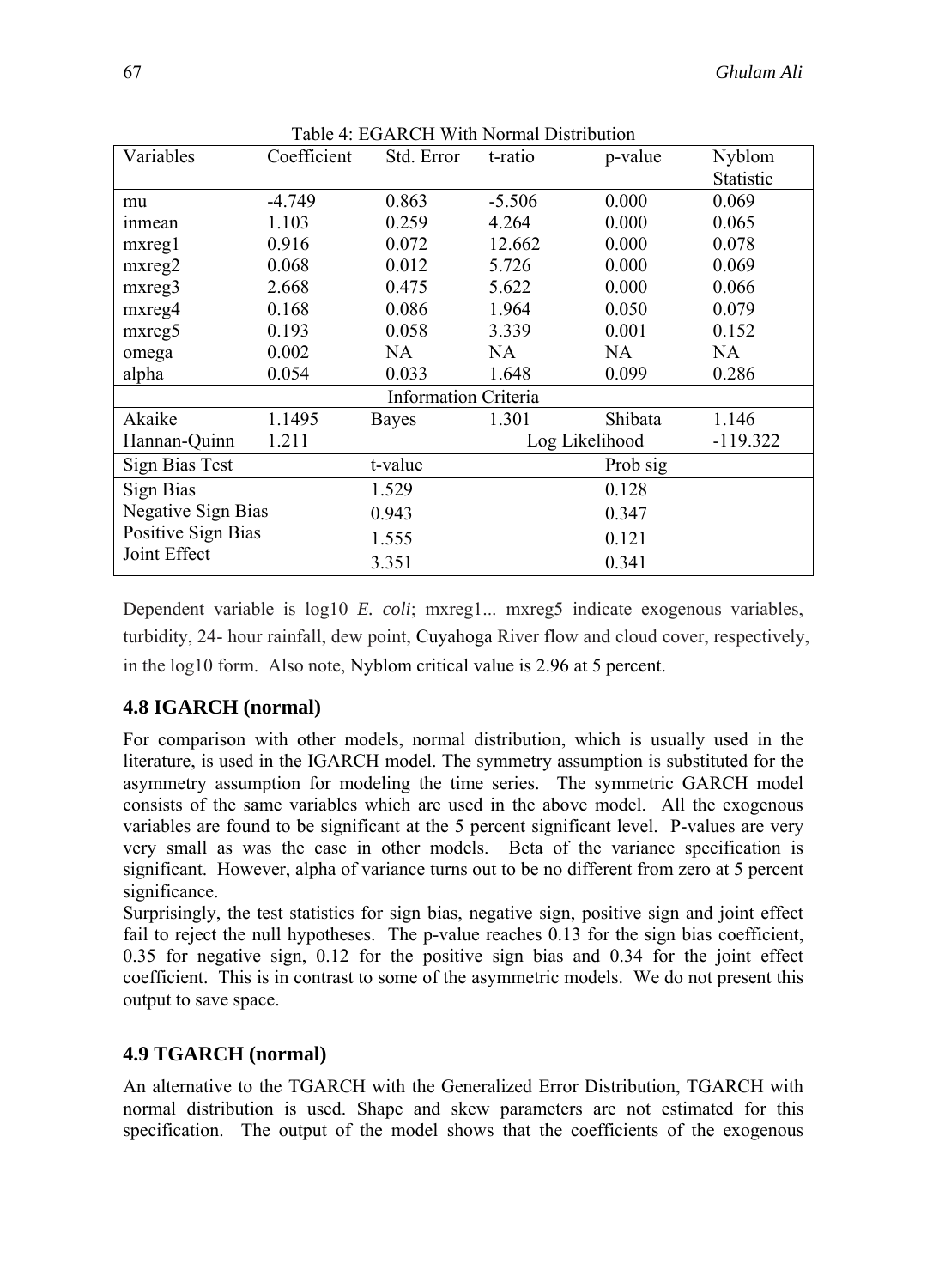variables are significant. P- values are extremely small for the coefficients. All the variables are positively related to FIB densities.

However, the sign bias tests show rather interesting results. The test statistics for the sign bias shows that the coefficient is insignificant at the 5 percent significance level. However it is significant if we consider the 10 percent significance level because the pvalue is 0.07. In contrast, negative sign p-value (0.48) supports the null of no negative sign bias. Similarly, the no joint effect parameter turns out to be no different from zero, the p-value (0.11) shows insignificance. However, in contrast, the test statistic confirms positive sign bias, since the p-value is just 0.02. The t-ratio appears suspect, therefore we do not report the results of this model.

## **4.10 NAGARCH (normal)**

With the presence of the same exogenous variables, the nonlinear asymmetric autoregressive conditional heteroscedastic (NAGARCH) model is applied to the indicator bacterium density data. NAGARCH appears similar to the TGARCH because of the normal distribution. The result do not seems to be radically different from other models discussed above. The output of the NAGARCH is presented in Table 5. Turbidity, rainfall, dew point and cloud cover are significant variables. Nevertheless, river flow turns out to be an insignificant variable, although it was expected to be an important variable for the indicator bacteria.

Negative sign bias and the joint effect null hypotheses are not rejected by the bias tests. Sign bias and negative sign bias tests also fail to reject the null hypotheses, at a 5 percent significant level. Nevertheless, the coefficients are significant at the 10 percent significance level. Thus, there is some evidence that sign of the shocks play an important role in predicting the variable.

| Variables               | Estimate | Std. Error                  | t value  | $Pr(>\vert t \vert)$ | Nyblom           |
|-------------------------|----------|-----------------------------|----------|----------------------|------------------|
|                         |          |                             |          |                      | <b>Statistic</b> |
| mu                      | $-4.925$ | 0.798                       | $-6.172$ | 0.000                | 0.048            |
| inmean                  | 1.376    | 0.204                       | 6.742    | 0.000                | 0.050            |
| $m$ <sub>x</sub> $reg1$ | 0.934    | 0.071                       | 13.161   | 0.000                | 0.048            |
| $m$ <sub>x</sub> $reg2$ | 0.070    | 0.012                       | 5.938    | 0.000                | 0.047            |
| mxreg3                  | 2.876    | 0.444                       | 6.479    | 0.000                | 0.048            |
| mxreg4                  | 0.072    | 0.069                       | 1.049    | 0.294                | 0.048            |
| mxreg5                  | 0.151    | 0.052                       | 2.910    | 0.004                | 0.044            |
| omega                   | 0.001    | NA                          | NA       | NA                   | NA.              |
| alpha                   | 0.029    | 0.008                       | 3.249    | 0.001                | 0.045            |
| gamma                   | 1.000    | 0.483                       | 2.072    | 0.038                | 0.044            |
| beta                    | 0.937    | 0.027                       | 34.741   | 0.000                | 0.045            |
|                         |          | <b>Information Criteria</b> |          |                      |                  |
| Akaike                  | 1.112    | Bayes                       | 1.279    | Shibata              | 1.108            |
| Hannan-Quinn            | 1.179    |                             |          | Log Likelihood       | $-114.097$       |
| Sign Bias Test          |          | t-value                     |          | prob sig             |                  |
| Sign Bias               |          | 1.715                       |          | 0.088                |                  |
| Negative Sign Bias      |          | 0.915                       |          | 0.361                |                  |
| Positive Sign Bias      |          | 1.984                       |          | 0.048                |                  |
| Joint Effect            |          | 4.800                       |          | 0.187                |                  |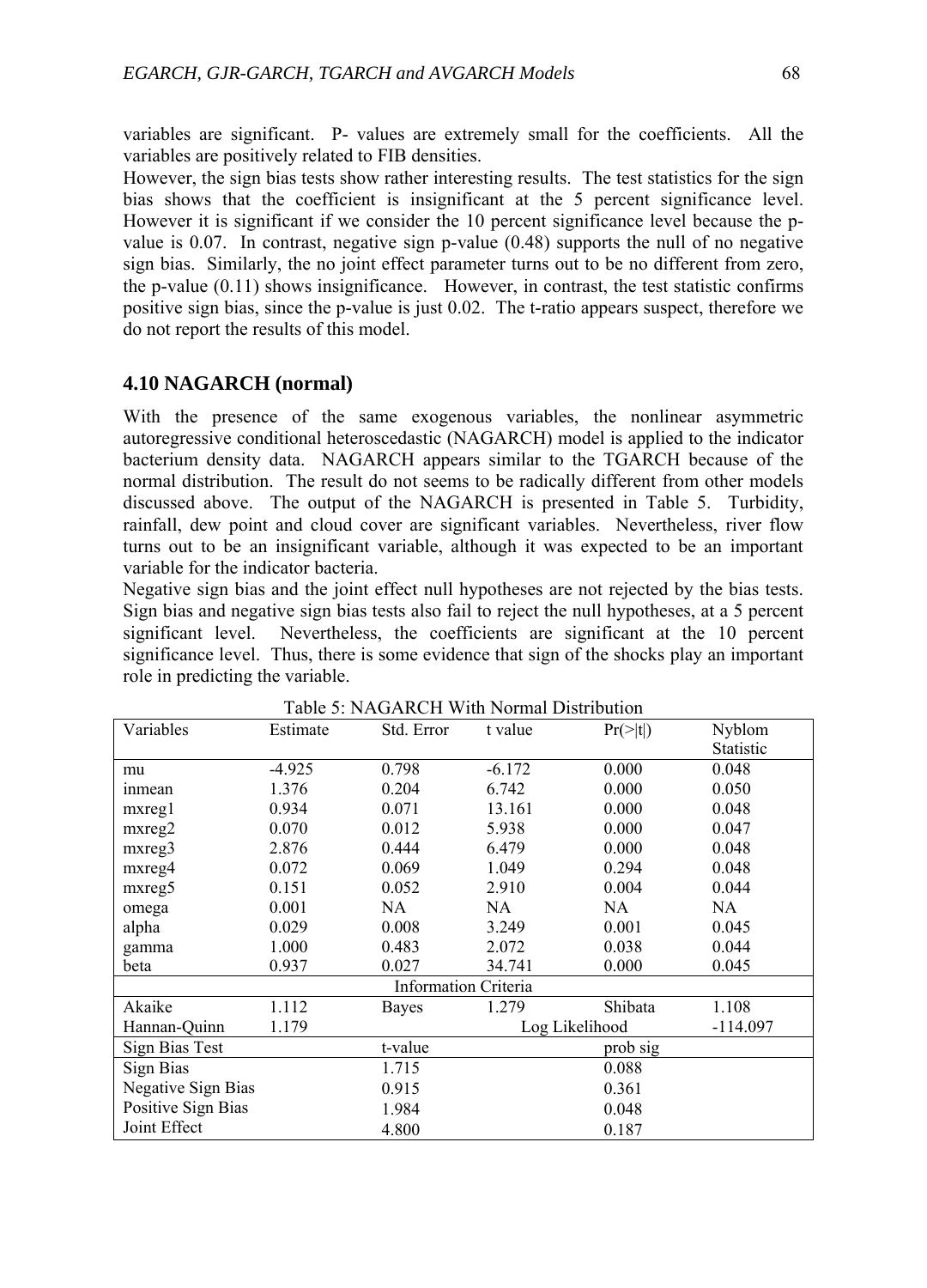Dependent variable is log10 *E. coli*; mxreg1... mxreg5 indicate exogenous variables, turbidity, 24- hour rainfall, dew point, Cuyahoga River flow and cloud cover, respectively,

in the log10 form. Also note, Nyblom critical value is 2.96 at 5%.

We used the skewed version of this distribution also. It was not found to be practical in parametric determination.

## **4.11 TGARCH (student's t)**

The above mentioned forms of the model specifications are not based on the Student's t distribution. For comparison with other models, this distribution is included here in the GARCH specification. As in most of the models discussed above, the exogenous variables are significant under this specification. However, neither alpha nor the shape parameters are different from zero; the p-values do not fall below the threshold level.

No evidence was found for the sign bias using this model specification. As a result we do not find any comparative advantage of this model on other models. The model output is shown in Table 6.

| Variables                 | Estimate | Std. Error                  | Tavic 0. TOARCH WHITDHAGHES EDISHIDUNDII<br>t value | $Pr(>\vert t \vert)$ | Nyblom     |
|---------------------------|----------|-----------------------------|-----------------------------------------------------|----------------------|------------|
|                           |          |                             |                                                     |                      | Statistic  |
| mu                        | $-4.949$ | 0.870                       | $-5.690$                                            | 0.000                | 0.098      |
| <i>inmean</i>             | 1.102    | 0.287                       | 3.845                                               | 0.000                | 0.097      |
| $m$ <sub>x</sub> $reg1$   | 0.938    | 0.071                       | 13.131                                              | 0.000                | 0.101      |
| mxreg2                    | 0.066    | 0.012                       | 5.553                                               | 0.000                | 0.091      |
| mxreg3                    | 2.760    | 0.470                       | 5.870                                               | 0.000                | 0.094      |
| mxreg4                    | 0.171    | 0.082                       | 2.075                                               | 0.038                | 0.110      |
| mxreg5                    | 0.189    | 0.056                       | 3.373                                               | 0.001                | 0.215      |
| omega                     | 0.004    | NA.                         | <b>NA</b>                                           | NA.                  | <b>NA</b>  |
| alpha                     | 0.063    | 0.040                       | 1.601                                               | 0.109                | 0.141      |
| beta                      | 0.925    | 0.027                       | 33.860                                              | 0.000                | 0.092      |
| shape                     | 8.470    | 7.595                       | 1.115                                               | 0.265                | 0.051      |
|                           |          | <b>Information Criteria</b> |                                                     |                      |            |
| Akaike                    | 1.146    | <b>Bayes</b>                | 1.313                                               | Shibata              | 1.142      |
| Hannan-Quinn              | 1.214    |                             | Log Likelihood                                      |                      | $-117.940$ |
| <b>Sign Bias Test</b>     |          | t-value                     |                                                     |                      |            |
| Sign Bias                 |          | 1.3864                      | 0.167                                               |                      |            |
| <b>Negative Sign Bias</b> |          | 0.796                       | 0.427                                               |                      |            |
| Positive Sign Bias        |          | 1.489                       | 0.138                                               |                      |            |
| Joint Effect              |          | 2.881                       |                                                     | 0.410                |            |
|                           |          |                             |                                                     |                      |            |

Table 6: TGARCH With Student's t Distribution

Dependent variable is log10 *E. coli*; mxreg1... mxreg5 indicate exogenous variables, turbidity, 24- hour rainfall, dew point, Cuyahoga River flow and cloud cover, respectively, in the log10 form. Also note, Nyblom critical value is 2.96 at 5 percent.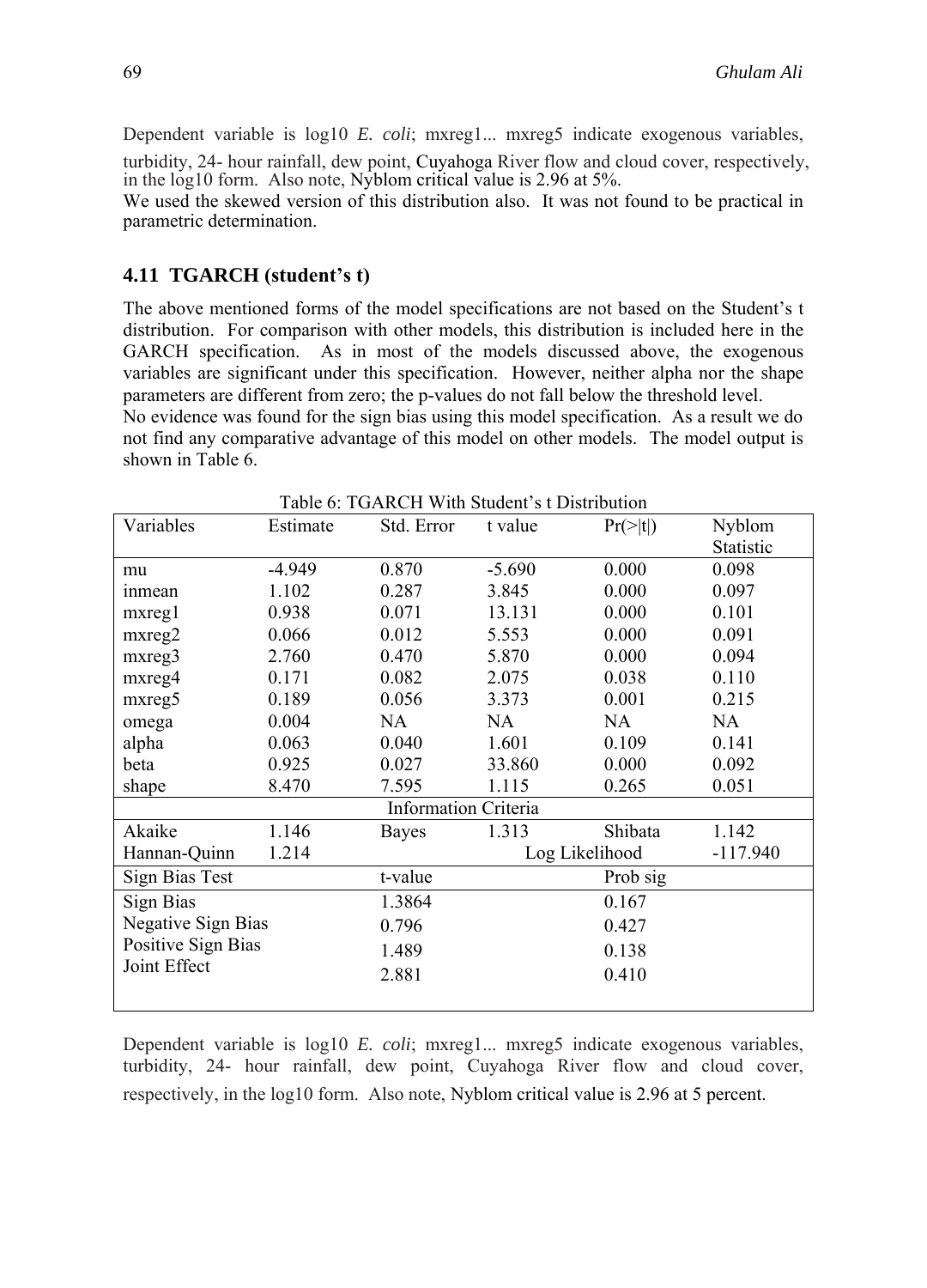## **4.12 AVGARCH**

AVGARCH is not different from TGARCH, GJR-GARCH and EGARCH in its output (Table 7) of the significant of the exogenous variables. However, the coefficient gamma11 of the variance equations is not significant. The sign bias test shows insignificance of the bias at 5 percent level. However, the sign bias is almost significant because the p-value is just 0.06. We do not present the result of the use of other distributions because they will crowd the paper causing confusion.

| Variables                 | Estimate | Std. Error                  | t value        | $Pr(>\vert t \vert)$ | Nyblom           |
|---------------------------|----------|-----------------------------|----------------|----------------------|------------------|
|                           |          |                             |                |                      | <b>Statistic</b> |
| mu                        | $-3.280$ | 1.005                       | $-3.264$       | 0.001                | 0.141            |
| inmean                    | $-1.505$ | 0.663                       | $-2.269$       | 0.023                | 0.124            |
| $m$ <sub>x</sub> $reg1$   | 0.902    | 0.080                       | 11.323         | 0.000                | 0.138            |
| mxreg2                    | 0.066    | 0.012                       | 5.438          | 0.000                | 0.098            |
| mxreg3                    | 2.355    | 0.537                       | 4.386          | 0.000                | 0.131            |
| mxreg4                    | 0.236    | 0.094                       | 2.505          | 0.012                | 0.143            |
| mxreg5                    | 0.207    | 0.060                       | 3.442          | 0.001                | 0.217            |
| omega                     | 0.252    | NA                          | NA             | NA                   | NA               |
| alpha                     | 0.060    | 0.024                       | 2.537          | 0.011                | 0.054            |
| gamma11                   | 1.000    | 1.249                       | 0.801          | 0.423                | 0.058            |
| gamma21                   | 1.000    | 0.260                       | 3.848          | 0.000                | 0.024            |
| beta                      | 0.262    | 0.035                       | 7.445          | 0.000                | 0.100            |
|                           |          | <b>Information Criteria</b> |                |                      |                  |
| Akaike                    | 1.142    | <b>Bayes</b>                | 1.324          | Shibata              | 1.136            |
| Hannan-Quinn              | 1.215    |                             | Log Likelihood |                      | $-116.432$       |
| Sign Bias Test            |          | t-value                     |                | Prob sig             |                  |
| Sign Bias                 |          | 1.911                       |                | 0.057                |                  |
| <b>Negative Sign Bias</b> |          | 0.414                       |                | 0.679                |                  |
| Positive Sign Bias        |          | 1.302                       |                | 0.194                |                  |
| Joint Effect              |          | 4.398                       |                | 0.222                |                  |

Table 7: AVGARCH With Normal Distribution

Dependent variable is log10 *E. coli*; mxreg1... mxreg5 indicate exogenous variables, turbidity, 24- hour rainfall, dew point, Cuyahoga River flow and cloud cover, respectively,

in the log10 form. Also note, Nyblom critical value is 2.96 at 5 percent.

We also experimented with normal inverse Gaussian distribution version of the GARCH modeling. It was not found to be practical for the estimation of the parameters.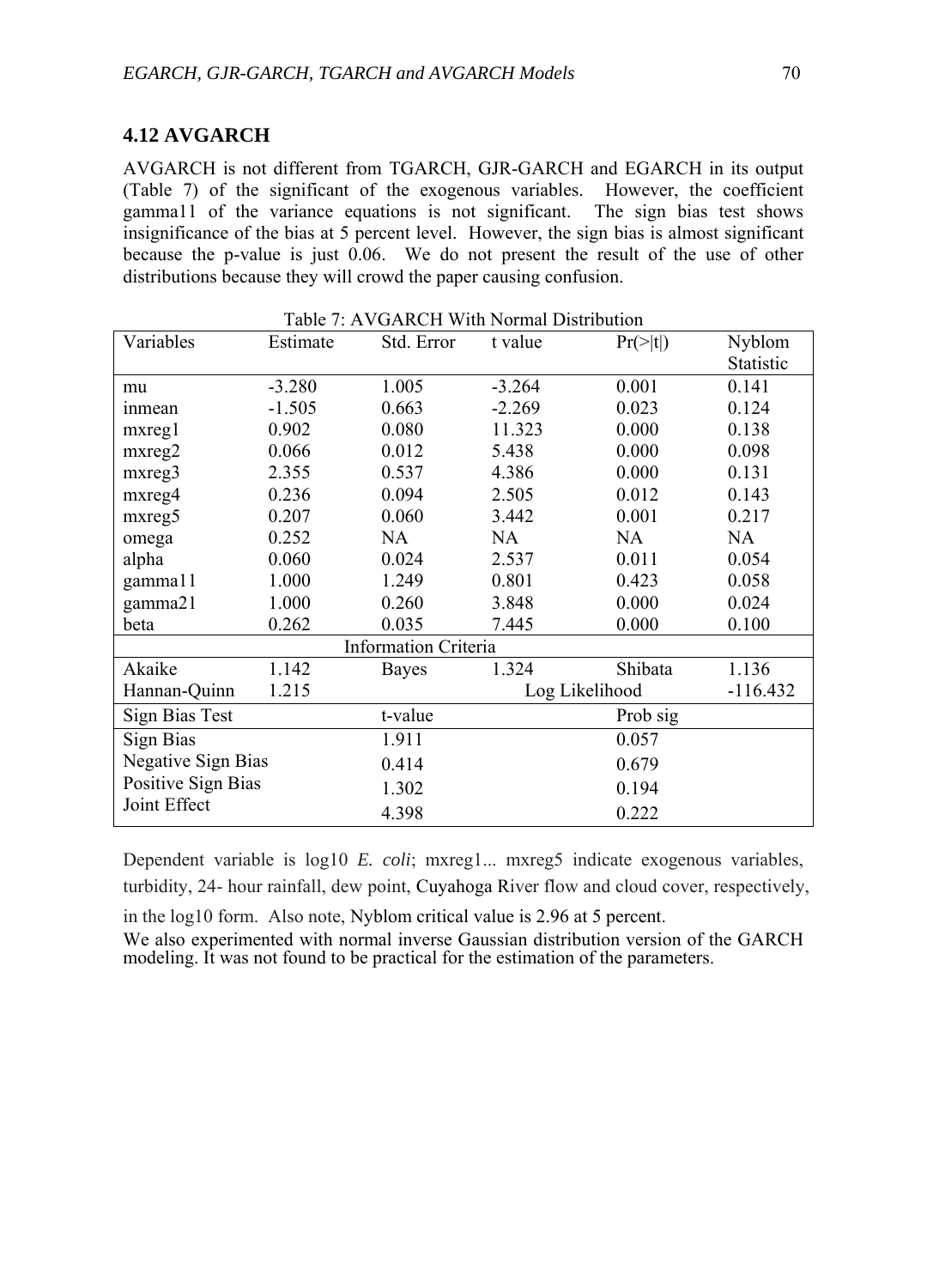# **5 Conclusions**

Box and Jenkins' framework is infrequently used in the environmental sciences. It is almost essential for stochastic processes. It is used for time series analysis because it incorporates the past behavior of the series to explain the generation of the time series given the exogenous or explanatory variables. It is equally useful in modeling without the explanators. Usually, symmetric distribution is used in the literature on environmental modeling. What is not used is the asymmetric distributions in modeling. It is extensively used in macroeconomics for money, interest rate, inflation, gross domestic product and foreign exchange rate. It is frequently used in financial economics for explaining the behavior of the stock market. However, it is rarely used in environmental economics. What is even rarer is the use of variance and mean structure in the explanation of the dependent variable. This study fills this gap in the literature. Ali [20] introduced the use of ARCH and GARCH models in the environmental literature. However, he used the symmetric assumption in his approach. This study relaxes this assumption. Negative and positive shocks of the same magnitude may have disproportionate or unequal effect on FIB densities. Dry condition shock and wet condition shock of the same magnitude may have differing magnitude of the impact on pathogen indicators. Similarly the negative

shocks could have longer-lasting effect than the positive shock. Small fluctuations may follow the smaller fluctuations and larger fluctuation may follow the larger fluctuations. In other words, symmetric assumption may not be sensible. In this paper, we relax the symmetric assumption. In the literature on environmental economics, we did not find any study that had had the Generalized Error Distribution. We bridge this gap in the literature. Since Generalized Error Distribution has wider tails, it could very well be useful to modeling the behavior of the pathogen indicator series. In addition, we use the Student's t distribution. We also investigated the use of other distributions. In this article, we use the Generalized Error, normal and Student's t and normal inverse Gaussian distributions. We also use the skewed version of these distributions. We used the TGARCH GJR-GARCH, IGARCH EGARCH, APGARCH and AVGARCH models.

We found in general that turbidity, rainfall, dew point, river flow and cloud cover are the significant variables. The variance parameters are found to be significant in most of the model specifications. Similarly, the mean structural parameter is significant. conclude that there is some evidence of sign bias, even though the model output differed in sign bias test results. We applied Nyblom test for testing the stability of the estimated parameters. We conclude that the value of the parameters did not shift during the sampling period, supporting the invariance assumption of the parameters.

With wider tail distribution, the TGARCH model is reasonable for explaining the data. We did not find TGARCH with normal distribution to have comparative advantage over the TGARCH with Generalized Error Distribution in its explanatory power. Similar to TGARCH, GJR-GARCH is found to provide a reasonable explanation of the pathogen indicator time series. This is so because TGARCH and GJR-GARCH differ very little; they are competitive with each other. We do not find comparative advantage of the AVGARCH over the TGARCH in establishing relationships, although it yielded nearly similar results. EGARCH is not found to be better than the TGARCH in explaining the variations. We did not find relevance of the skewed normal inverse Gaussian distribution in GARCH modeling of the FIB density series. Nor do we find the relevance of the skewed normal distribution in GARCH modeling. Nevertheless, it is instructive to apply not only various distributions and but also various GARCH models for pathogen time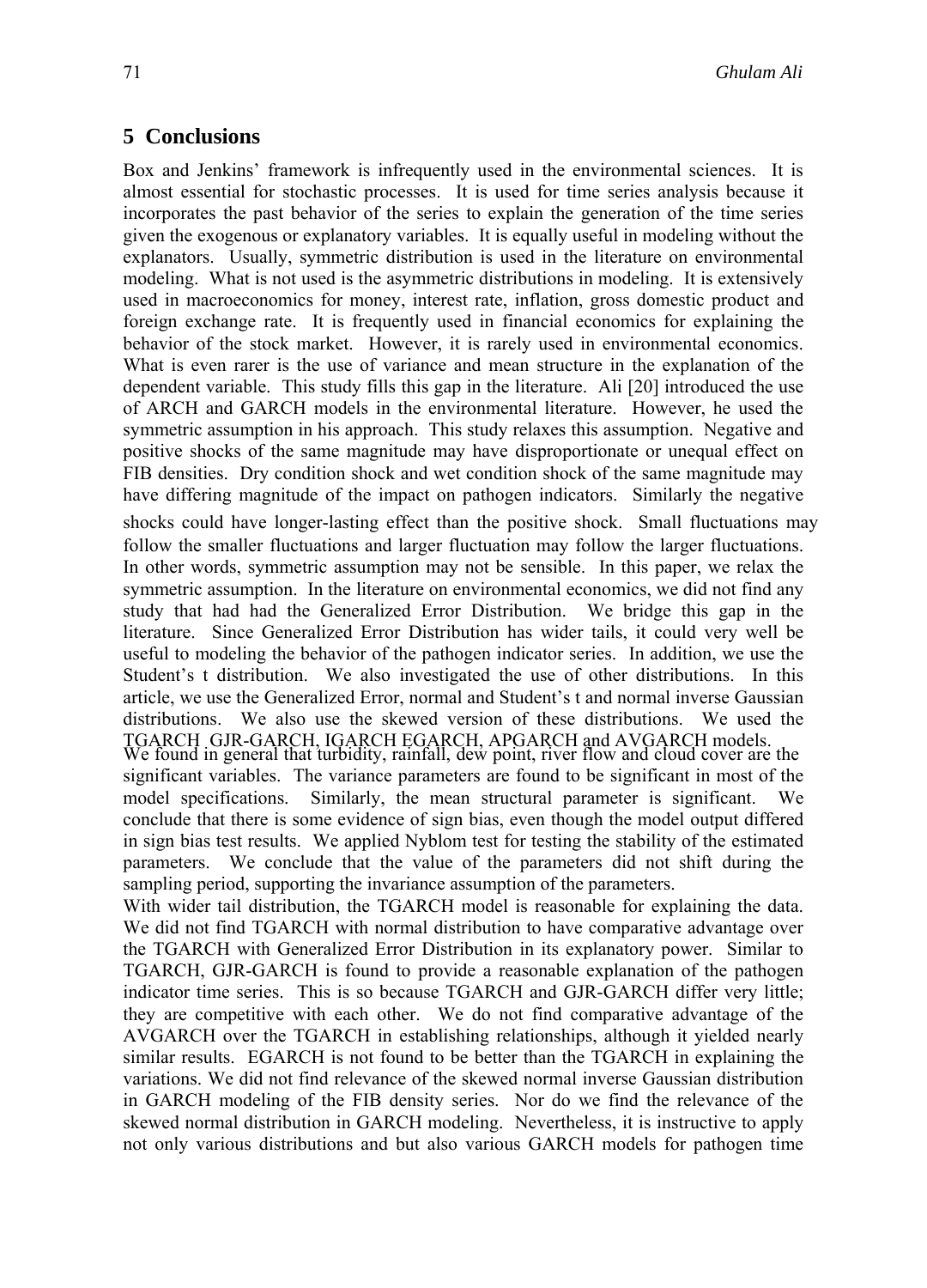series to establish a relationship. The variance and mean structures provide additional explanatory power to the volatility models in establishing functional relationships that would be useful for issuing beach advisories for recreational activities.

**ACKNOWLEDGEMENTS:** The author is thankful to Elizabeth Southerland, James Pendergast, Thomas Wall and Deborah Nagle for encouragement. In addition, he wishes to thank Lisa E. Faeth for inspiration.

## **References**

- [1] R. Engle, Autoregressive conditional heteroscedasticity with estimates of the variance of UK inflation, *Econometrica*, **50**(4), (1982), 987-1007.
- [2] T. Bollerslev, Generalized autoregressive conditional heteroscedasticity, *Journal of Econometrics*, **9**(2), (1986), 121-131.
- [3] D.B. Nelson, Conditional heteroscedasticity in asset returns: a new approach, *Econometrica*, **59**(2), (1991), 347-370.
- [4] D. Hsieh, Modeling heteroscedasticity in daily exchange rates, *Journal of Business and Economic Statistics*, 7(3), (1989), 307-317.
- [5] P. Theodossiou, The Stochastic properties of major Canadian exchange rates, The Financial Review, **29**(2), (1994), 193-221.
- [6] G. Kkoutmos and P. Theodossiou, Time-series properties and predictability of Greek exchange rates, *Managerial and Decision Economics*, **15**(2), (1994)159-177.
- [7] V. Akgirary, G.C. Booth, J.C. Hatem and C. Mustafa, Conditional dependence in precious metal prices, *The Financial Review*, **26**(3), (1991), 367-86.
- [8] R. Gallant, D. Hsieh and G. Tauchen, Estimation of stochastic volatility models with diagnostics, *Journal of Econometrics*, 81(1), (1997), 159-192.
- [9] J. Yu, On leverage in a stochastic volatility model, *Journal of Econometrics,* **127**(2), (2005), 165-178.
- [10] D. Siourounis, Modeling volatility and testing for efficiency in emerging capital markets: the case of the Athens stock exchange, *Applied Financial Economics*,**12**(1), (2002), 47–55.
- [11] D. McMillan, A. Speight and O. Ap Gwilym, Forecasting UK stock market volatility, *Applied Financial Economics*, **10**(4), (2000), 435–48.
- [12] C. Fernandez and M. Steel, On Bayesian modeling of fat tails and skewness, *Journal of the American Statistical Association*, **93**(441), (1998), 359–71.
- [13] P. Lambert and S. Laurent, Modelling financial time series using GARCH-type models and a skewed student density, (2001), Mimeo, Universite de Liege.
- [14] T. Bollerslev, On the correlation structure for the generalized autoregressive heteroscedastic process, *Journal of Time Series Analysis*, **9**(2), (1988), 121-131.
- [15] R. Baillie and T. Bollerslev, Common stochastic trends in a system of exchange rates. *Journal of Monetary Economics*, **44** (1), (1989), 167–81.
- [16] R. Harris, C. Kucukozmen and F. Yilmaz, Skewness in the conditional distribution of daily equity returns, *Applied Financial Economics*, **14**(3), (2004), 195–202.
- [17] Z. Ding, R.F. Engle, and C.W.J. Granger, A long memory property of stock market return and a new model, *Journal of Empirical Finance* **1**(1), (1993), 83-106.
- [18] L.R Glosten, R. Jagannathan and D.E. Runkle, Relationship between the expected value and the volatility of the nominal excess return on stocks, *The Journal of Finance,* **48**(5), (1993), 1779-1801.